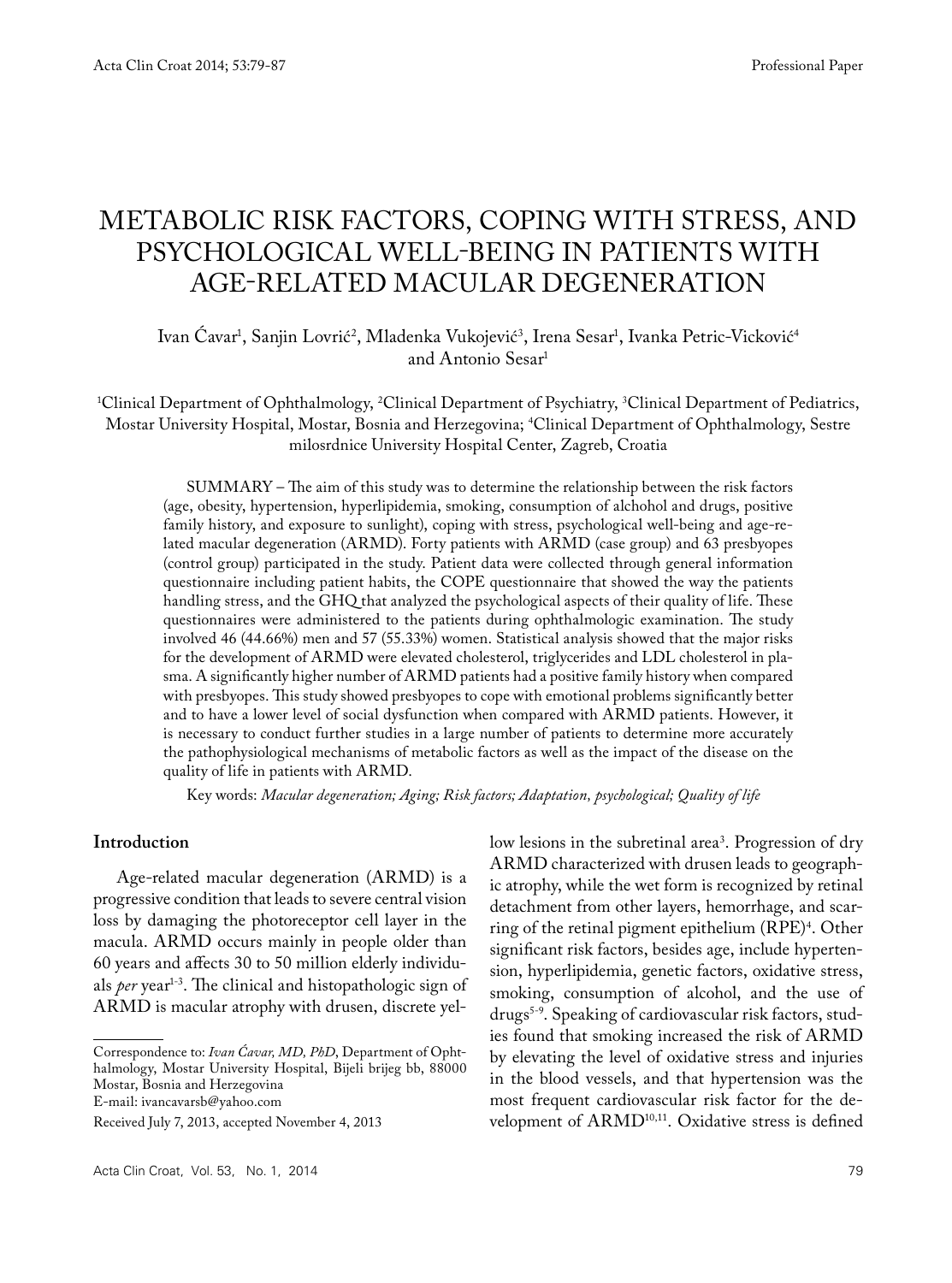as an imbalance between the formation and removal of reactive oxygen species (ROS)<sup>12</sup>. In addition, numerous studies have shown that ROS may play a role in the pathogenesis of ARMD by causing damage to the cell membrane of retinal rods and cones<sup>13</sup>. There are opposite attitudes about hypertension as a risk factor because some studies revealed that hypertension was not or was rarely associated with the genesis of ARMD14,15. However, there are studies that proved an existing correlation between hypertension and the progression of ARMD, especially in its wet form $1,14$ . Dyslipidemia is a major cause of morbidity and it is the leading contributor to mortality worldwide<sup>16</sup>. Lipid level imbalance, i.e. high plasma concentrations of low-density lipoproteins (LDL), low concentrations of high-density lipoproteins (HDL), and elevated plasma triglyceride concentrations, has a huge impact on many organs of the body and it has been connected to a wide range of eye diseases such as ARMD<sup>17,18</sup>. There is clear evidence for heritability of ARMD, demonstrated in several genetic studies, and a strong association was found with the polymorphism complement factor H (CFH) gene8 . Quality of life is defined in many different ways, and it can be understood and tested in different ways. Quality of life can be described as the individuals' perception of satisfaction with their lives and in most cases it is associated with health. However, its meaning is much wider including physical health, psychological state, level of independence, social relationships, and personal beliefs<sup>19</sup>. According to the literature, only a few researches show that depression and a restricted number of daily activities that can be accomplished without assistance from the others significantly reduce the quality of life of ARMD patients<sup>20-22</sup>. In elderly people affected with ARMD, the low quality of life is related to greater emotional stress, social isolation, poor general health and functional status, which impacts the patients' mobility and autonomy. Behavioral psychotherapy programs and psychosocial support have shown great results in reducing emotional distress, consequently improving the quality of life by enabling these patients to live more independently23-27. Based on previous research, the purpose of this study was to reveal the prevalence of risk factors in patients with ARMD as well as the relationship between chronic stress, psychological aspect of life quality and ARMD.

## **Patients and Methods**

This case-control study was conducted in the period from September 1, 2012 until March 1, 2013, at the Clinical Department of Ophthalmology, Mostar University Hospital. Forty patients who underwent complete ophthalmologic examination were diagnosed to have ARMD and they were recruited as cases, while 63 individuals with presbyopia matched by age (±2 years) and sex were recruited as controls. Excluding criteria for participation in the study were eye diseases that can damage vision, such as keratitis, corneal dystrophy, cataract, glaucoma and diabetic retinopathy. The following parameters were considered to be associated with ARMD: age, obesity, hypertension, hyperlipidemia, smoking, consumption of alchohol, positive family history of ARMD, exposure to sunlight, use of nonsteroidal anti-inflammatory drugs (NSAIDs), chronic stress, and the psychological aspect of the quality of life. Data were collected using the following instruments: 1) questionnaire on general information such as age, body mass index (BMI), consumption of alcohol, cigarettes and NSAIDs, nutrition, professional orientation toward harmful effect of sun exposure (i.e. landscape and construction workers), and positive family history of ARMD affecting first-degree relatives; 2) Coping Orientation to Problems Experienced (COPE) questionnaire with 48 items describing people's reaction to different life difficulties, stress and upseting situations. It has five subscales: persistence, emotions, avoidance, fun and disarrangement. Answers were analyzed on Likert 5-point scale. Participants were asked to choose answers from 1 to 5, with 1 representing absolute disagreement and 5 indicating complete agreement. Items are summed for each subscale. Higher scores on a subscale indicate greater use of that coping mechanism28; and 3) General Health Questionnaire (GHQ ) with 28 questions, where subjects were asked to compare their recent psychological state with their usual state. Patients would choose answers from 1 to 5 describing their psychological well-being. It is also a tool for measuring common mental health problems, i.e. depression, anxiety, somatic symptoms and social alienation. Answers were analyzed on Likert 4-point scale, with 1 representing not at all and 4 much more than usual. A higher score meant a poorer psychological well-being of patients<sup>29</sup>.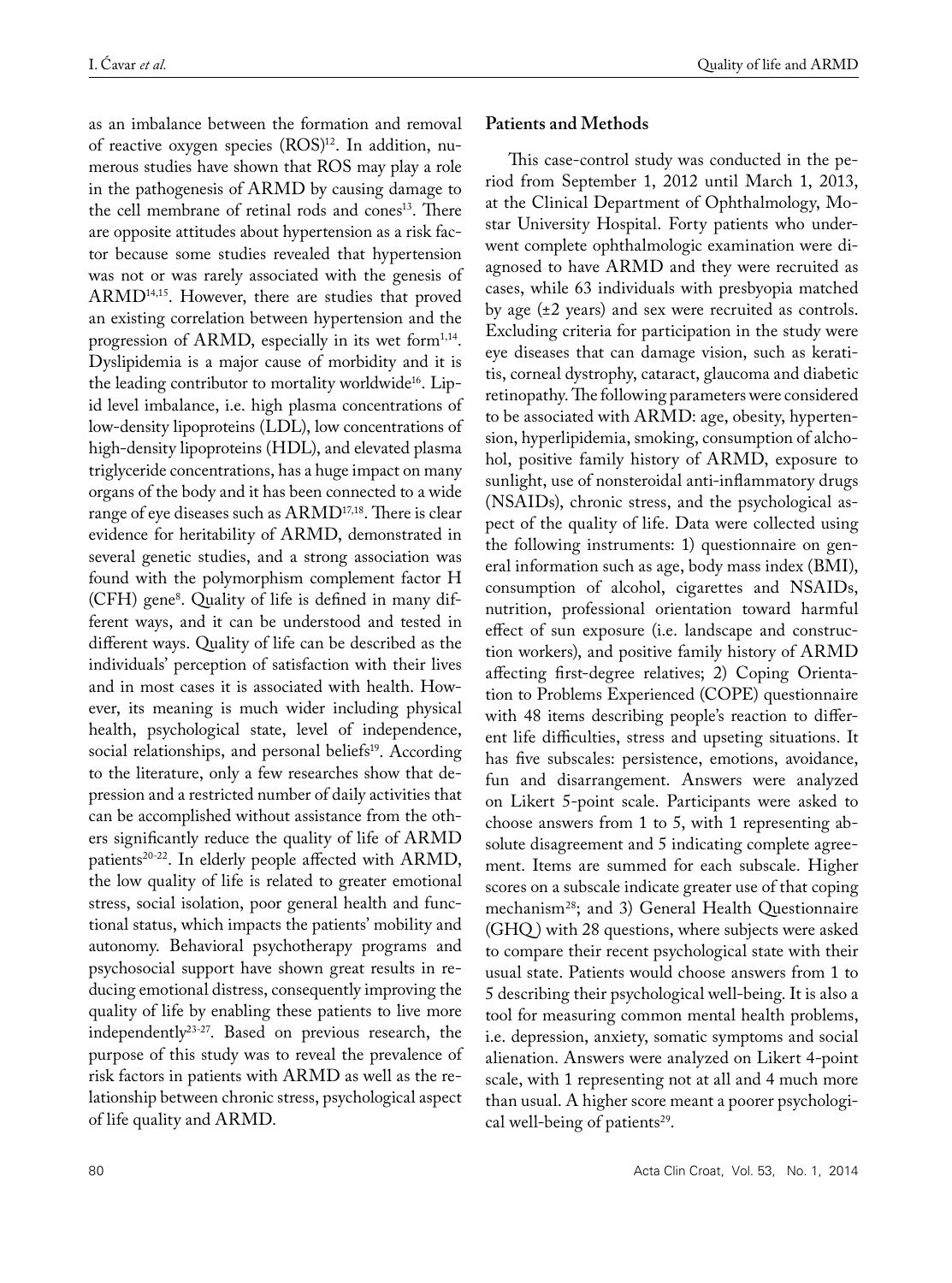An informed consent was obtained from study subjects, and all practices and procedures were in accordance with the Declaration of Helsinki and were approved by the Mostar University Hospital Ethics Committee. Questionnaires were completed by all participants during their visit to the ophthalmologist.

Statistical analysis was performed using the SPSS for Windows software (version 13.0, SPSS Inc., Chicago, Illinois, USA) and Microsoft Excel (version 11, Microsoft Corporation, Redmond, WA, USA). Normality of distribution for the equality of continuous variables was tested by Kolmogorov-Smirnov test and was presented with arithmetic mean and standard deviation (SD). For comparison of equality of the continuous variables, the t-test was used. Chi-square test was used for analysis of nominal variables, but when lower frequency was expected, Fisher exact test was introduced. Significant difference between the groups was set at *P*<0.05.

### **Results**

This case control study was conducted in the period from September 1, 2012 until March 1, 2013. We examined 103 patients in total: 40 patients as cases (ARMD patients) and 63 as controls (presbyopes). There were 46 (44.66%) men and 57 (55.33%) women. The female to male ratio was  $1.2:1.0$  ( $\chi^2$  test=0.75; *P*=0.385). The mean age of all study subjects was 64±9.8 (age range 55-84) years.

Table 1 shows BMI values and hypertension prevalence in patients with ARMD (cases). Controls

*Table 1. Prevalence of hypertension and increase in body mass index in ARMD patients*

|                    |           | Number (%)<br>of patients | $\chi^2$ -test | $\boldsymbol{P}$ |
|--------------------|-----------|---------------------------|----------------|------------------|
| Variable           | ARMD      | Presby-<br>opia           |                |                  |
| Body mass<br>index |           |                           |                |                  |
| 25                 | 14(35.0)  | 16(25.4)                  | 1.09           | 0.296            |
| >25                | 26(65.0)  | 47 (74.6)                 |                |                  |
| Hypertension       |           |                           |                |                  |
| Yes                | 24 (60.0) | 29 (46.0)                 | 1.91           | 0.167            |
| No                 | 16(40.0)  | 34 (54.0)                 |                |                  |

ARMD – age-related macular degeneration

*Table 2. Plasma lipid levels in patients with presbyopia and ARMD*

|                        | Number (%) of |           |                  |       |
|------------------------|---------------|-----------|------------------|-------|
| Variable               | patients      | $\chi^2$  | $\boldsymbol{P}$ |       |
|                        | <b>ARMD</b>   | Pres-     | test             |       |
|                        |               | byopia    |                  |       |
| Triglycerides          |               |           |                  |       |
| $0.6 - 2.2$ mmol/L     | 17(42.5)      | 47 (74.6) | 10.72            | 0.001 |
| $>2.2$ mmol/L          | 23 (57.5)     | 16(25.4)  |                  |       |
| Cholesterol            |               |           |                  |       |
| $3.5 - 6.2$ mmol/L     | 11(27.5)      | 38 (60.3) | 10.56            | 0.001 |
| $>6.2$ mmol/L          | 29 (72.5)     | 25 (39.7) |                  |       |
| HDL cholesterol        |               |           |                  |       |
| $0.9 - 1.70$ mmol/L    | 28(70.0)      | 31 (49.2) | 2.23             | 0.135 |
| $>1.70$ mmol/L         | 12(30.0)      | 32(50.8)  |                  |       |
| LDL cholesterol        |               |           |                  |       |
| $2.6 - 4.10$ mmol/L    | 14(35.0)      | 50 (79.4) | 12.09            |       |
| $>4.10 \text{ mmol/L}$ | 26(65.0)      | 13(20.6)  |                  | 0.001 |

ARMD = age-related macular degeneration; HDL = high-density lipoprotein cholesterol; LDL = low-density lipoprotein cholesterol

were patients with presbyopia. The number of patients with elevated BMI was 26 (65.0%) in ARMD group and 47 (74.6%) in control group. Statistical analysis showed no significant between-group difference (χ2 =1.09; *P*=0.296). Hypertension was present in 24 (60.0%) patients with ARMD and 29 (46.0%) patients with presbyopia. Statistical analysis yielded no significant between-group difference either  $(\chi^2=1.91;$ *P*=0.167).

Table 2 shows the levels of body lipids (triglycerides, cholesterol, LDL cholesterol and HDL cholesterol) in patients with ARMD and presbyopia. The number of patients with elevated levels of plasma triglycerides was significantly higher in ARMD group (n=23; 57.5%) than in control group (n=16; 25.4%) ( $\chi^2$ =10.72; *P*=0.001). The number of patients with high plasma cholesterol concentration was also significantly higher in patients with ARMD (n=29; 72.5%) in comparison with control group (n=25; 39.7%) (χ<sup>2</sup>=10.56; *P*=0.001). There was no significant difference between the study groups with respect to the number of patients with normal or elevated HDL level  $(\chi^2=2.23; P=0.135)$ . High plasma concentration of LDL was present in 26 (65.0%) ARMD patients and 13 (20.6%) presbyopia patients, yielding a significant between-group difference (χ<sup>2</sup>=12.09; *P*=0.001).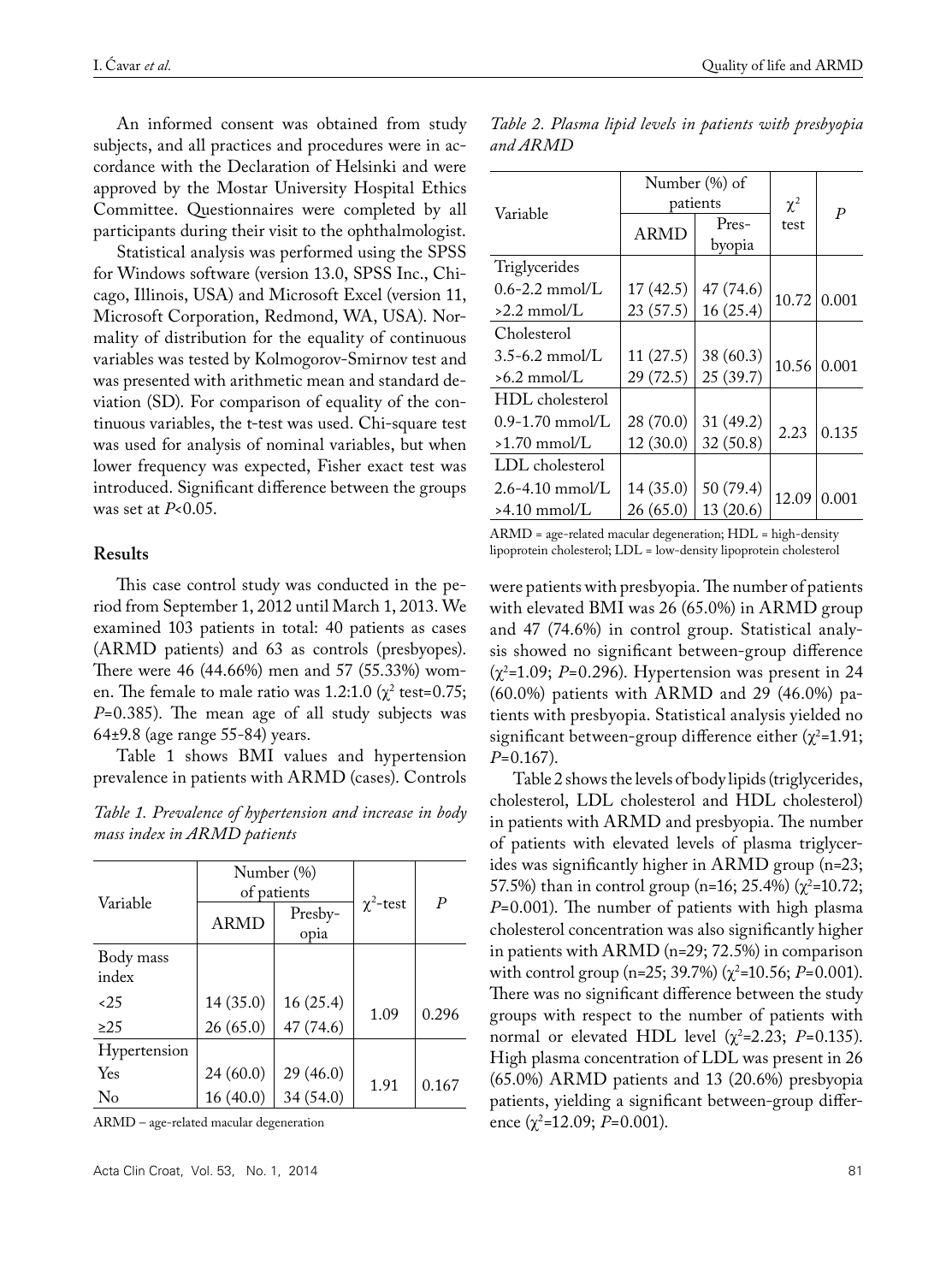| Variable                                            | Number (%) of<br>patients |            | $\chi^2$ test | $\overline{P}$ |
|-----------------------------------------------------|---------------------------|------------|---------------|----------------|
|                                                     | ARMD                      | Presbyopia |               |                |
| Smoking                                             |                           |            |               |                |
| No                                                  | 28 (70.0)                 | 47 (74.6)  |               |                |
| <1 pack of<br>cigarettes                            | 9(22.5)                   | 14 (22.2)  | $1.11*$       | 0.620          |
| >1 pack of<br>cigarettes                            | 3(7.5)                    | 2(3.2)     |               |                |
| Alcohol<br>consumption                              |                           |            |               |                |
| $No \leq 2$ glasses<br>of wine                      | 28 (70.0)                 | 40(63.5)   |               |                |
| >2 glasses of<br>wine/one/more<br>glasses of spirit | 12(30.0)                  | 23(36.5)   | 0.416         | 0.497          |

*Table 3. Association of ARMD with alcohol and cigarette consumption*

ARMD = age-related macular degeneration; \*Fisher exact test

Table 3 shows consumption of cigarettes and alcohol in patients with ARMD and presbyopia. The number of patients who smoked more than one pack of cigarettes daily was higher in ARMD group (n=3; 7.5%) than in control group (n=2; 3.2%), however, the difference did not reach statistical significance  $(\chi^2=1.11; P=0.620)$ . Drinking more than two glasses of wine and/or one or more glasses of spirits *per* day

*Table 4. Occupation and positive family history of ARMD patients*

| Variable                | Number (%) of patients |            | $\chi^2$ | P     |
|-------------------------|------------------------|------------|----------|-------|
|                         | ARMD                   | Presbyopia | test     |       |
| Occupation              |                        |            |          |       |
| No sunlight<br>exposure | 13(32.5)               | 31(49.2)   | 2.79     | 0.095 |
| Sunlight<br>exposure    | 27(67.5)               | 32(50.8)   |          |       |
| Positive family         |                        |            |          |       |
| history                 |                        |            |          |       |
| Yes                     | 15(37.5)               | 1(1.59)    | 6.64     | 0.010 |
| No                      | 25(62.5)               | 62 (98.41) |          |       |

ARMD = age-related macular degeneration

was present in 12 (30.0%) ARMD patients and 23 (36.5%) presbyopia patients. There was no statistically significant between-group difference either  $(\chi^2=0.416;$ *P*=0.497).

The prevalence of positive family history and exposure to sunlight in ARMD and presbyopia patients is shown in Table 4. Positive family history of ARMD was present in 15 (37.5%) ARMD patients and in one (1.59%) patient with presbyopia, the difference being statistically significant ( $\chi^2$ =6.64; *P*=0.010). Sunlight exposure was present in a higher number of ARMD patients (n=27; 67.5%) as compared to controls (n=32; 50.8%), but without statistical significance  $(\chi^2=2.79;$ *P*=0.095).

Table 5 shows relationship between NSAID consumption and etiology of ARMD. There were 8 (20.0%) ARMD patients and 17 (27.0%) presbyopes who were constant NSAID drug consumers, but statistical analysis showed no significant difference between the two groups ( $\chi^2$ =0.65; *P*=0.420).

Difference between ARMD and presbyopia patients according to the results obtained by use of the COPE questionnaire subscales is presented in Table 6. The COPE questionnaire subscales are Persistence, Emotions, Avoidance, Fun and Disarrangement. Patients with ARMD showed lower indexes in all subscales of the COPE questionnaire in comparison to control group, with significant difference only in the Emotions subscale (Student's ttest=2.565; *P*=0.012).

Table 7 shows differences in general health characteristics between the study groups. These characteristics were measured by the GHQ questionnaire, which included 5 subscales: Somatic symptoms, Anxiety/ insomnia, Social dysfunction, Depression and Total score. Patients with ARMD had higher indexes in all subscales of the GHQ questionnaire in comparison to control group (patients with presbyopia), with signifi-

*Table 5. Use of NSAID in ARMD patients*

| Variable                 | Number (%) of patients |            | $\chi^2$ | P |
|--------------------------|------------------------|------------|----------|---|
|                          | <b>ARMD</b>            | Presbyopia | test     |   |
| Use of NSAID<br>8 (20.0) | 17(27.0)               | 0.65       | 0.420    |   |

ARMD = age-related macular degeneration; NSAID = nonsteroidal anti-inflammatory drugs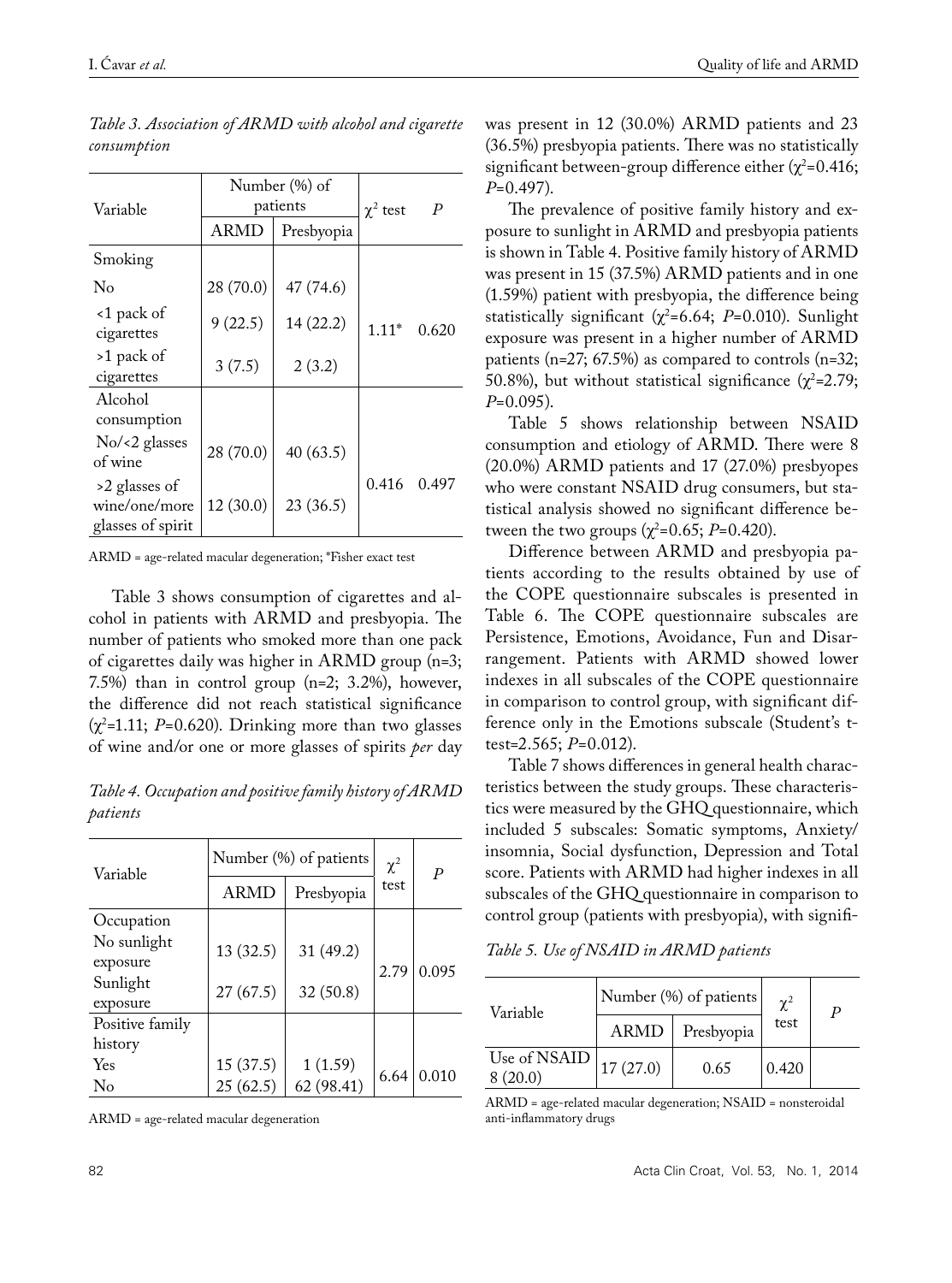| <b>COPE</b> Questionnaire | Mean ±SD         |                  | Student's | P     |
|---------------------------|------------------|------------------|-----------|-------|
| subscales                 | ARMD             | Presbyopia       | t-test    |       |
| Persistence               | $50.22 \pm 5.70$ | $50.76 \pm 7.10$ | 0.402     | 0.688 |
| Emotions                  | $50.50 \pm 8.70$ | $55.00 \pm 8.66$ | 2.565     | 0.012 |
| Avoidance                 | $52.57 \pm 6.74$ | $54.73 \pm 7.71$ | 1.449     | 0.150 |
| Fun                       | $17.17 \pm 2.63$ | $18.00 \pm 2.98$ | 1.431     | 0.156 |
| Disarrangement            | $24.75 \pm 3.97$ | $26.11 \pm 4.41$ | 1.584     | 0.116 |

*Table 6. Results of COPE questionnaire in ARMD and presbyopia patients*

COPE = Coping Orientation to Problems Experienced; ARMD = age-related macular degeneration

GHQ subscales Mean ±SD Student's<br>ARMD Presbyopia t-test t-test  $\frac{P}{P}$   $\frac{P}{P}$   $\frac{P}{P}$   $\frac{P}{P}$ Somatic symptoms 14.55±3.27 13.32±3.07 1.904 0.060 Anxiety/insomnia 14.00±4.73 13.45±4.56 0.583 0.561

Social dysfunction 17.25±3.62 15.32±2.83 2.857 0.005 Depression 9.30±3.79 9.22±3.44 0.301 0.764 Total score  $55.11 \pm 11.58$   $51.62 \pm 11.23$  1.505 0.135

GHQ = General Health Questionnaire; ARMD = age-related macular degeneration

cant difference only in the Social dysfunction subscale (Student's t-test=2.857; *P*=0.005).

## **Discussion**

The exact etiology of ARMD is still unknown<sup>5</sup>. It is generally considered that the presence of some risk factors, i.e. age, hypertension, hyperlipidemia, etc., is associated with the genesis or progression of ARMD24,30-33. Results of this study showed that 95% of ARMD patients were older than 60, which confirmed the results found in the international literature5,8. The mean age of the patients in our study was 64±9.8 years; however, ARMD can develop in younger adults as well. Numerous studies have shown that people older than 60 have a significantly higher risk of ARMD, i.e. the incidence of ARMD rises up to 30% in people aged 75-8534.

Smoking is a significant and an independent risk factor for the development of ARMD. Smoking is thought to reduce antioxidant level, decrease luteal pigments in the retina and reduce choroidal blood flow<sup>35</sup>. However, current smokers have the highest risk of developing ARMD, while former smokers also have an increased risk when compared to people who

have never smoked<sup>31,36</sup>. Alcohol consumption causes different diseases that pose an important medical and social burden in the world today. Daily acceptable amount of alcohol varies from country to country; a glass of wine or beer and a half glass of liquor contain the same amount of alcohol<sup>37</sup>. It was shown that a high level of alcohol consumption (more than 7 drinks *per*  week or 3 *per* occasion) increases the risk of ARMD35. Despite the fact that alcohol stands independently as a risk factor, we cannot completely exclude its correlation with smoking<sup>6</sup>.

Our research showed that most of the ARMD patients were obese and had high blood pressure. Obesity is the leading problem worldwide and it is in persistent progress. The mechanism of how obesity (BMI ≥25 kg/m<sup>2</sup>) increases the risk of ARMD development is described by physical changes caused by the increasing body weight. These changes include a higher level of oxidative stress, imbalance of blood lipids, and a higher risk of all inflammatory processes. These changes lead to lower production of macular pigment (lutein and zeaxanthin) which protects the photosensitive cell layer of the retina from harmful sunlight effect<sup>32,38</sup>. People with hypertension are more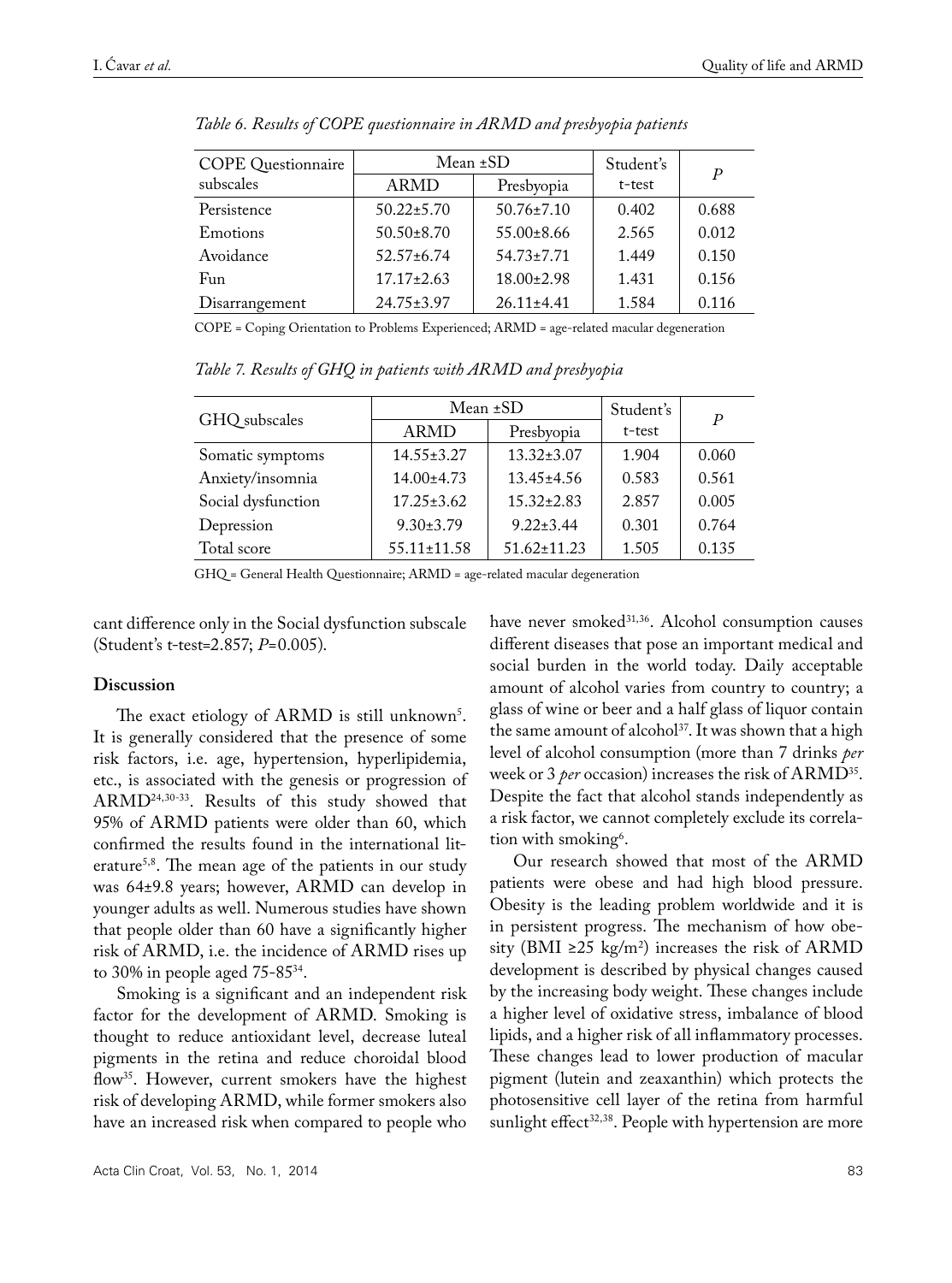likely to have ARMD. High blood pressure damages blood vessels of the retina causing vasoconstriction. Wieberdink *et al*. and Chen *et al*. have found that hypertension, obesity and high cholesterol levels are associated with the increased risk of ARMD39,40. Hypertension can exacerbate the wet form of ARMD, particularly the form with retinal neovascularization. Antihypertensive drugs do not have direct impact on the disease but can slow down its progression $41$ .

Our study recorded significantly higher levels of triglycerides, cholesterol and LDL cholesterol in the case group. Previous studies have shown that a higher serum level of cholesterol increases the risk of ARMD42. Over time, cholesterol accumulates in the posterior eye segment but its role is still unknown. As many details are still missing in the pathogenesis of ARMD, it is necessary to keep studying the links between hyperlipidemia and ARMD<sup>43</sup>. Cataract, dry eye syndrome and retinal hemorrhages can be induced by constant use of NSAID (acetylsalicylic acid and diclofenac). Paracetamol, even if it is not considered as a typical NSAID, can also be very harmful. There were only a few studies trying to prove relationship between the use of NSAID and  $ARMD$ , and their results are contradictory<sup>44</sup>. However, our study showed that long term usage of these drugs was not a significant risk factor for development of ARMD.

Our results revealed that a significant number of cases had positive family history of ARMD. In our study, there was no difference between the two groups according to sunlight exposure, although some studies confirmed long term exposure to intense direct sunlight as one of the most relevant risk factors for ARMD. Bone *et al*. found that the most damaged site on the retina in patients with ARMD was the one that had accumulated the most direct light over lifetime<sup>45</sup>.

Emotional distress and depression are very common in elderly people suffering from vision loss on one or both eyes. ARMD highly reduces the psychosocial quality of life causing difficulties with reading, night driving, recognizing faces and entering rooms with dimmed lights. The negative effects of ARMD on the patient's life are also manifested in the unavoidable dependence on help from the others, which increases the level of depression<sup>24</sup>. There are only a few studies that assessed correlation between chronic stress and ARMD<sup>25,26</sup>. In our study, patients with ARMD had significantly worse results in the COPE Emotions subscale. The possible explanation for this might be the fact that people with ARMD have some level of depression, so their emotional functioning is decreased<sup>24</sup>. Further, in the COPE subscales that measure persistence, avoidance, fun and disarrangement, patients with ARMD also had worse results in comparison to presbyopes, but without significant difference.

With regard to the GHQ subscales, patients with ARMD had significantly poorer psychological wellbeing (higher score in the Social dysfunction subscale) when compared to control group. Considering the results in other GHQ subscales, no statistical difference was found between the two groups, although ARMD patients had higher scores in comparison to controls. A higher score of social dysfunction in patients with ARMD means that these patients are more socially dysfunctional because they are in greater need of the others' help and understanding. In general, the lack of free time, along with stressful and fast way of life contributes greatly to social dysfunction. ARMD is a disease that affects elderly people who are in most cases already retired and limited in activities that could improve their social functioning<sup>46,47</sup>.

In conclusion, ARMD is a multiple risk factor disease with emphasis on metabolic factors as the main cause. Correlation between alcohol consumption and smoking and their cumulative effect on the development of ARMD is still unknown, and it is necessary to conduct further research to clarify this interaction. Also, the quality of life is considerably reduced in patients with ARMD, which is the main cause of blindness in the elderly, especially if they suffer from other ocular or general diseases. Decreased quality of life can contribute to the development of depression, which in addition reduces social functioning and pulls the individual into a vicious circle. Therefore, it is necessary to conduct additional studies in a large number of patients to determine more accurately the pathophysiological mechanisms of the metabolic factors involved, as well as the impact of the disease on the quality of life in patients with ARMD.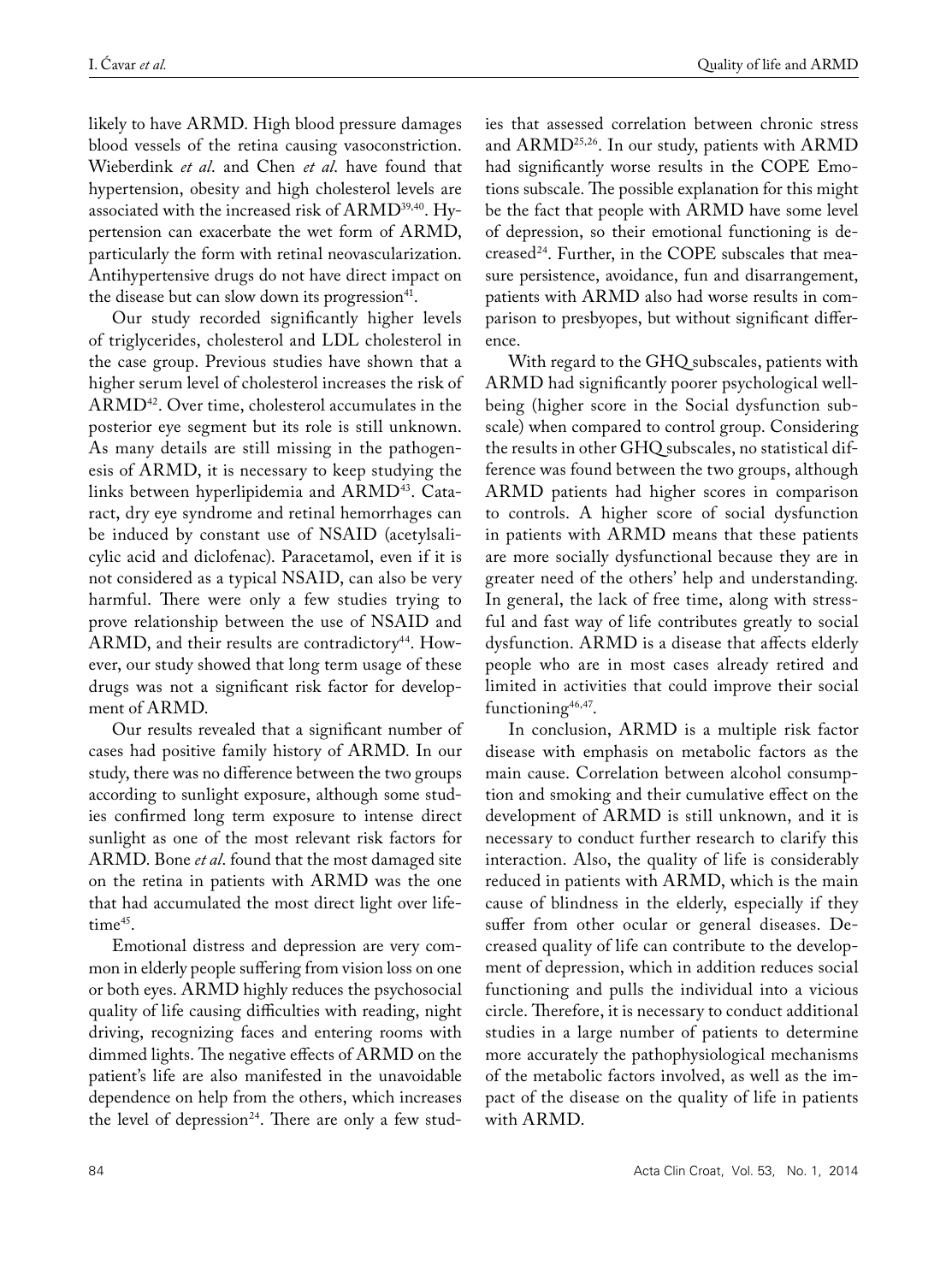# **References**

- 1. FRASER-BELL S, WU J, KLEIN R, AZEN SP, HOOP-ER C, FOONG AW, VARMA R. Cardiovascular risk factors and age-related macular degeneration: the Los Angeles Latino Eye Study. Am J Ophthalmol 2008;145:308-16.
- 2. SCHMUCKER C, EHLKEN C, AGOSTINI HT, AN-TES G, RUECKER G, LELGEMANN M, LOKE YK. A safety review and meta-analyses of bevacizumab and ranibizumab: off-label *versus* gold standard. PLoS One 2012;7.
- 3. TUO J, GROB S, ZHANG K, CHAN CC. Genetics of immunological and inflammatory components in age-related macular degeneration. Ocul Immunol Inflamm 2012;20:27-36.
- 4. CRABB JW, MIYAGI M, GU X, SHADRACH K, WEST KA, SAKAGUCHI H, KAMEI M, HASAN A, YAN L, RAYBORN ME, SALOMON RG, HOLLYFIELD JG. Drusen proteome analysis: an approach to the etiology of age-related macular degeneration. Proc Natl Acad Sci USA 2002;99:14682-7.
- 5. RYU E, FRIDLEY BL, TOSAKULWONG N, BAILEY KR, EDWARDS AO. Genome-wide association analyses of genetic, phenotypic, and environmental risks in the agerelated eye disease study. Mol Vis 2010;16:2811-21.
- 6. CHONG EW, WONG TY, KREIS AJ, SIMPSON JA, GUYMER RH. Dietary antioxidants and primary prevention of age related macular degeneration: systematic review and meta-analysis. BMJ 2007;335:755.
- 7. CLEMONS TE, MILTON RC, KLEIN R, SEDDON JM, FERRIS FL. Age-Related Eye Disease Study Research Group. Risk factors for the incidence of advanced age-related macular degeneration in the Age-Related Eye Disease Study (AREDS). Ophthalmology 2005;112:533-9.
- 8. Van de VEN JP, SMAILHODZIC D, BOON CJ, FAUS-ER S, GROENEWOUD JM, CHONG NV, HOYNG CB, KLEVERING BJ, den HOLLANDER AI. Association analysis of genetic and environmental risk factors in the cuticular drusen subtype of age-related macular degeneration. Mol Vis 2012;18:2271-8.
- 9. SARANGARAJAN R, APTE SP. Melanization and phagocytosis: implications for age related macular degeneration. Mol Vis 2005;11:482-90.
- 10. FEEHAN M, HARTMAN J, DURANTE R, MORRI-SON MA, MILLER JW, KIM IK, DeANGELIS MM. Identifying subtypes of patients with neovascular age-related macular degeneration by genotypic and cardiovascular risk characteristics. BMC Med Genet 2011;12:83.
- 11. OLEA JL, TUÑÓN J. Patients with neovascular age-related macular degeneration in Spain display a high cardiovascular risk. Eur J Ophthalmol 2012;22:404-11.
- 12. SAYIN O, ARSLAN N, GUNER G. The protective effects of resveratrol on human coronary artery endothelial cell damage induced by hydrogen peroxide *in vitro*. Acta Clin Croat 2012;51:227-35.
- 13. MANDIĆ Z, BENČIĆ G, VATAVUK Z. The role of vitamins in the treatment of age-related macular degeneration. Acta Clin Croat 2002;43:321-6.
- 14. CHAKRAVARTHY U, WONG TY, FLETCHER A, PIAULT E, EVANS C, ZLATEVA G, BUGGAGE R, PLEIL A, MITCHELL P. Clinical risk factors for agerelated macular degeneration: a systematic review and metaanalysis. BMC Ophthalmol 2010;10:31.
- 15. TANAKA K, NAKAYAMA T, YUZAWA M, WANG Z, KAWAMURA A, MORI R, NAKASHIZUKA H, SATO N, MIZUTANI Y. Analysis of candidate genes for age-related macular degeneration subtypes in the Japanese population. Mol Vis 2011;17:2751-8.
- 16. YOU QS, XU L, YANG H, LI YB, WANG S, WANG JD, ZHANG JS, WANG YX, JONAS JB. Five-year incidence of age-related macular degeneration: the Beijing Eye Study. Ophthalmology 2012;119:2519-25.
- 17. RENZI LM, HAMMOND BR Jr, DENGLER M, ROB-ERTS R. The relation between serum lipids and lutein and zeaxanthin in the serum and retina: results from cross-sectional, case-control and case study designs. Lipids Health Dis 2012;11:33.
- 18. DEMARIN V, LISAK M, MOROVIĆ S, ČENGIĆ T. Low high-density lipoprotein cholesterol as the possible risk factor for stroke. Acta Clin Croat 2010;49:429-39.
- 19. MINISZEWSKA J, CHODKIEWICZ J, ZALEWSKA-JANOWSKA A. Quality of life in health and disease – what is it, how and why evaluate it. Przegl Lek 2012;69:253-9.
- 20. AUGUSTIN A, SAHEL JA, BANDELLO F, DARDE-NNES R, MAUREL F, NEGRINI C, HIEKE K, BER-DEAUX G. Anxiety and depression prevalence rates in age-related macular degeneration. Invest Ophthalmol Vis Sci 2007;48:1498-503.
- 21. BRODY BL, FIELD LC, ROCH-LEVECQ AC, MOUTI-ER CY, EDLAND SD, BROWN SI. Treatment of depression associated with age-related macular degeneration: a double-blind, randomized, controlled study. Ann Clin Psychiatry 2011;23:277-84.
- 22. MATHEW RS, DELBAERE K, LORD SR, BEAU-MONT P. VAEGAN, MADIGAN MC. Depressive symptoms and quality of life in people with age-related macular degeneration. Ophthalmic Physiol Opt 2011;31:375-80.
- 23. ŠIAUDVYTYTĖ L, MITKUTĖ D, BALČIŪNIENĖ J. Quality of life in patients with age-related macular degeneration. Medicina (Kaunas) 2012;48:109-11.
- 24. WILLIAMS RA, BRODY BL, THOMAS RG, KAPLAN RM, BROWN SI. The psychosocial impact of macular degeneration. Arch Ophthalmol 1998;6:514-20.
- 25. MEYER-RUESENBERG B, RICHARD G. New insights into the underestimated impairment of quality of life in agerelated macular degeneration – a review of the literature. Klin Monatsbl Augenheilkd 2010;227:646-52.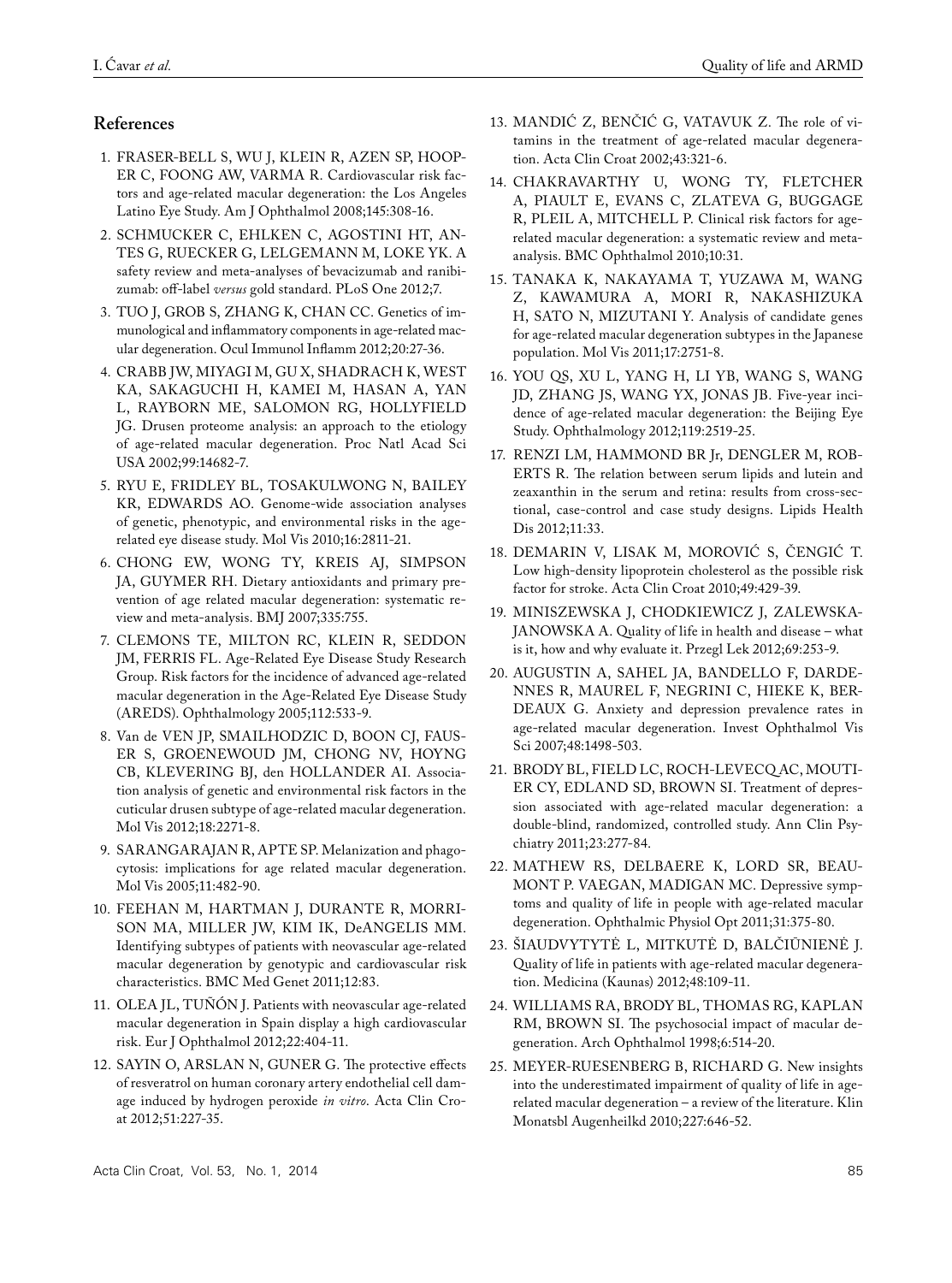- 26. WAHL HW, HEYL V, LANGER N. Quality of life by limited vision in old age: the example of age-related macula degeneration. Ophthalmologe 2008;105:735-43.
- 27. MIELKE A, WIRKUS K, NIEBLER R, ESCHWEILER G, NGUYEN NX, TRAUZETTEL-KLOSINSKI S. The influence of visual rehabilitation on secondary depressive disorders due to age-related macular degeneration: a randomized controlled pilot study. Ophthalmologe 2013;110:433-40.
- 28. COSWAY R, ENDLER NS, SADLER AJ, DEARY IJ. The Coping Inventory for Stressful Situations: factorial structure and associations with personality traits and psychological health. J Appl Biobehav Res 2000;5:121-43.
- 29. NAGYOVA I, STEWART RE, MACEJOVA Z, van DIJK JP, van den HEUVEL WJ. The impact of pain on psychological well-being in rheumatoid arthritis: the mediating effects of self-esteem and adjustment to disease. Patient Educ Couns 2005;58:55-62.
- 30. POKHAREL S, MALLA OK, PRADHANANGA CL, JOSHI SN. A pattern of age-related macular degeneration. JNMA J Nepal Med Assoc 2009;48:217-20.
- 31. CONG R, ZHOU B, SUN Q , GU H, TANG N, WANG B. Smoking and the risk of age-related macular degeneration: a meta-analysis. Ann Epidemiol 2008;18:647-56.
- 32. MOEINI HA, MASOUDPOUR H, GHANBARI H. A study of the relation between body mass index and the incidence of age related macular degeneration. Br J Ophthalmol 2005;89:964-6.
- 33. CHIANG CE, WANG TD, LI YH, LIN TH, CHIEN KL,YEH HI,SHYU KG,TSAI WC,CHAO TH,HWANG JJ, CHIANG FT, CHEN JH. Hypertension Committee of the Taiwan Society of Cardiology 2010 guidelines of the Taiwan Society of Cardiology for the management of hypertension. J Formos Med Assoc 2010;109:740-73.
- 34. AKPEK EK, SMITH RA. Overview of age-related ocular conditions. Am J Manag Care 2013;19:67-75.
- 35. KLEIN R, CRUICKSHANKS KJ, NASH SD, KRANTZ EM, NIETO FJ, HUANG GH, PANKOW JS, KLEIN BE. The prevalence of age-related macular degeneration and associated risk factors. Arch Ophthalmol 2010;128:750-8.
- 36. CHO E, HANKINSON SE, WILLETT WC, STAMP-FER MJ, SPIEGELMAN D, SPEIZER FE, RIMM EB, SEDDON JM. Prospective study of alcohol consumption and the risk of age-related macular degeneration. Arch Ophthalmol 2000;118:681-8.
- 37. HERREROS-VILLANUEVA M, HIJONA E, BAÑALES JM, COSME A, BUJANDA L. Alcohol consumption on pancreatic diseases. World J Gastroenterol 2013;19:638-47.
- 38. MEYERS KJ, JOHNSON EJ, BERNSTEIN PS, IYEN-GAR SK, ENGELMAN CD, KARKI CK, LIU Z, IGO RP Jr, TRUITT B, KLEIN ML, SNODDERLY DM, BLODI BA, GEHRS KM, SARTO GE,WALLACE RB, ROB-INSON J, LEBLANC ES, HAGEMAN G, TINKER L, MARES JA. Genetic determinants of macular pigments in women of the Carotenoids in Age-Related Eye Disease Study. Invest Ophthalmol Vis Sci 2013;54:2333-45.
- 39. WIEBERDINK RG, HO L, IKRAM MK, KOUD-STAAL PJ, HOFMAN A, de JONG PT, VINGERLING JR,BRETELER MM. Age-related macular degeneration and the risk of stroke: the Rotterdam Study. Stroke 2011;42:2138- 42.
- 40. CHEN Y, ZENG J, ZHAO C, WANG K, TROOD E, BUEHLER J, WEED M, KASUGA D, BERNSTEIN PS, HUGHES G, FU V, CHIN J, LEE C, CROCKER M, BEDELL M, SALASAR F, YANG Z, GOLDBAUM M, FERREYRA H, FREEMAN WR, KOZAK I, ZHANG K. Assessing susceptibility to age-related macular degeneration with genetic markers and environmental factors. Arch Ophthalmol 2011;129:344-51.
- 41. JONES AA. Age related macular degeneration should your patients be taking additional supplements? Aust Fam Physician 2007;36:1026-8.
- 42. KOVAČEVIĆ D, ČALJKUŠIĆ-MANCE T, MIŠLJENO-VIĆ T, MIKULIČIĆ M, ALPEZA-DUNATO Z. Intravitreal bevacizumab for the management of age-related macular degeneration. Coll Antropol 2008;322:5-7.
- 43. LIU M, REGILLO CD. A review of treatments for macular degeneration: a synopsis of currently approved treatments and ongoing clinical trials. Curr Opin Ophthalmol 2004;15:221-6.
- 44. KIERNAN DF, HARIPRASAD SM, RUSU IM, MEH-TA SV, MIELER WF, JAGER RD. Epidemiology of the association between anticoagulants and intraocular hemorrhage in patients with neovascular age-related macular degeneration. Retina 2010;30:1573-8.
- 45. BONE RA, GIBERT JC, MUKHERJEE A. Light distributions on the retina: relevance to macular pigment photoprotection. Acta Biochim Pol 2012;59:91-6.
- 46. STEIN JD, BROWN MM, BROWN GC, HOLLANDS H, SHARMA S. Quality of life with macular degeneration: perceptions of patients, clinicians, and community members. Br J Ophthalmol 2003;87:8-12.
- 47. EVANS K, LAW SK, WALT J, BUCHHOLZ P, HAN-SEN J. The quality of life impact of peripheral *versus* central vision loss with a focus on glaucoma *versus* age-related macular degeneration. Clin Ophthalmol 2009;3:433-45.